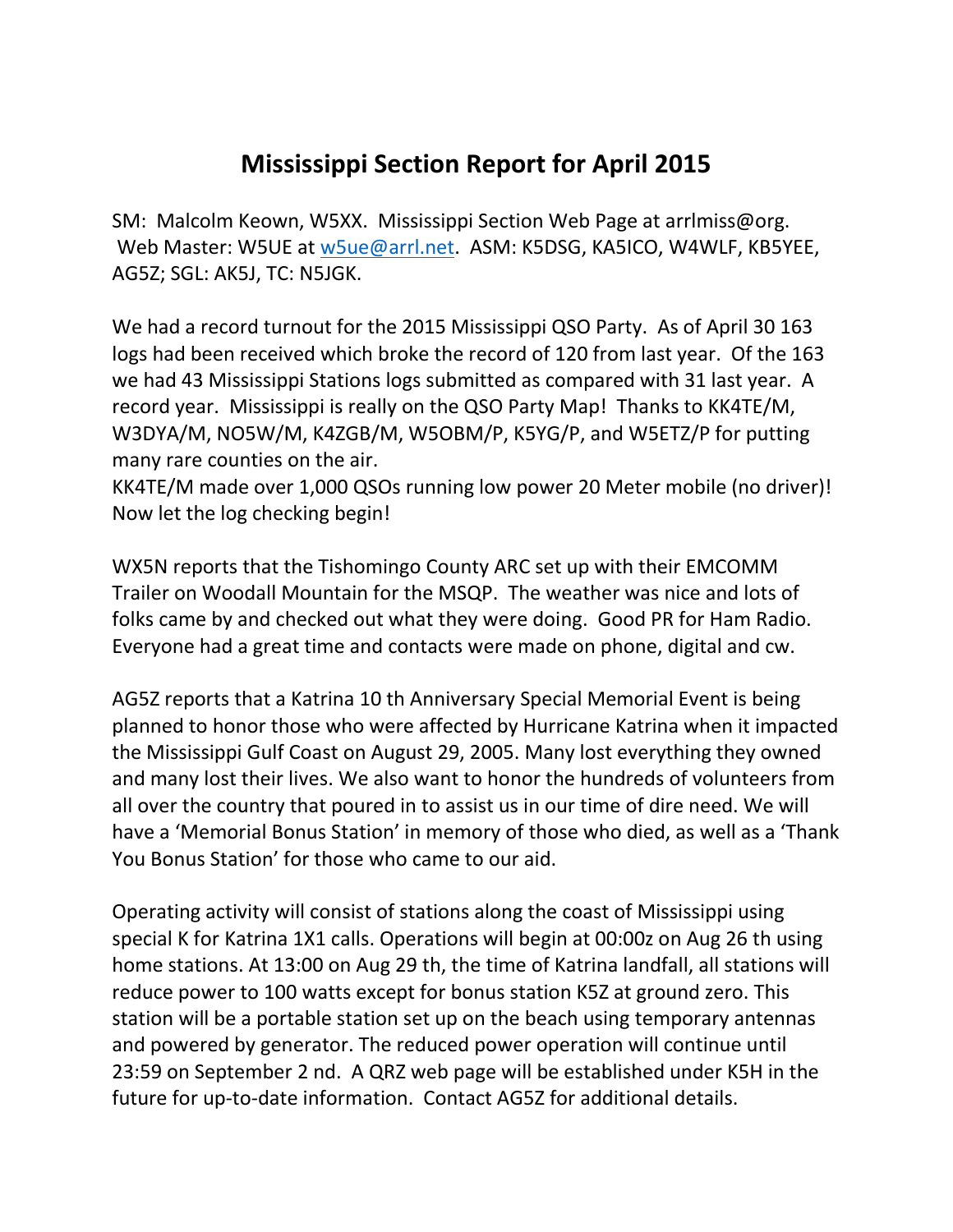Regular MSPN Checkin K5ARN of Columbus is back on his way to his summer home in Sweden via ship (He doesn't like the Mississippi Humidity). Arne was on a cruise liner between the East Coast and the Azores and successfully organized a Ham Club on board the ship. That's the way to promote Ham Radio!

N5CW reports that local hams from Hattiesburg and the surrounding area came together to operate special event station, W0W, April 4 through April 19. The station honored the contributions made by Native American code-talkers of all U.S. Wars as part of the 2015 PETAL-SOUTHERN MISS POWWOW. USM officials were aware of W0W progress by viewing look-ups on qrz.com with a final QSO tally was given to USM.

W0W results were: 5,562 QSOs, in all states, all continents, 1001 counties, 92 countries and 31 CQ zones. On SSB 2,786 QSOs were logged and 2,776 on CW. The W0W QRZ.com site showed over 14,000 look-ups in the 12 day span. SSB operators were AG5Z, NJ1Z, K5TLL, and NU5Y and CW ops were W5UE, K5WK, and N5CW. The ops enjoyed the warm comments as seen on the spotting networks.

April was public event communications support month by Mississippi Clubs. K5KMB reports that the University of Mississippi Amateur Radio Club provided communications for the 5K and 10K Run Course Route of the Double Decker Spring Run. Members kept track of run participants and relayed information on the progress of the 5K and 10K to event organizers. Members assisted Oxford Police at intersections providing marshaling for participants. Members participating this year were:

K5LMB (Net Control), WB5VYH, KS5U, W5XF, KF5OYC, KZ7H, KE5TMY, KG5EIK, KF5IVD, AB5TR, KC9NPF, KC5KLW, W1IBL, KF5IMA, KE5NQP, KG5AUW, K5SMB, KD5JHE, N5RB, and WF5N.

WM5A notes that on April 11 the Central Mississippi Amateur Radio Association provided communications for 'The Race for the Cure' in downtown Jackson. Assisting in this event were WM5A, KF5IZ, KA5TJW, KF5WDL, KE5JKD, KE5WAC, K5CID, KF5YGG and at the turn around for the 10K KF5IIW.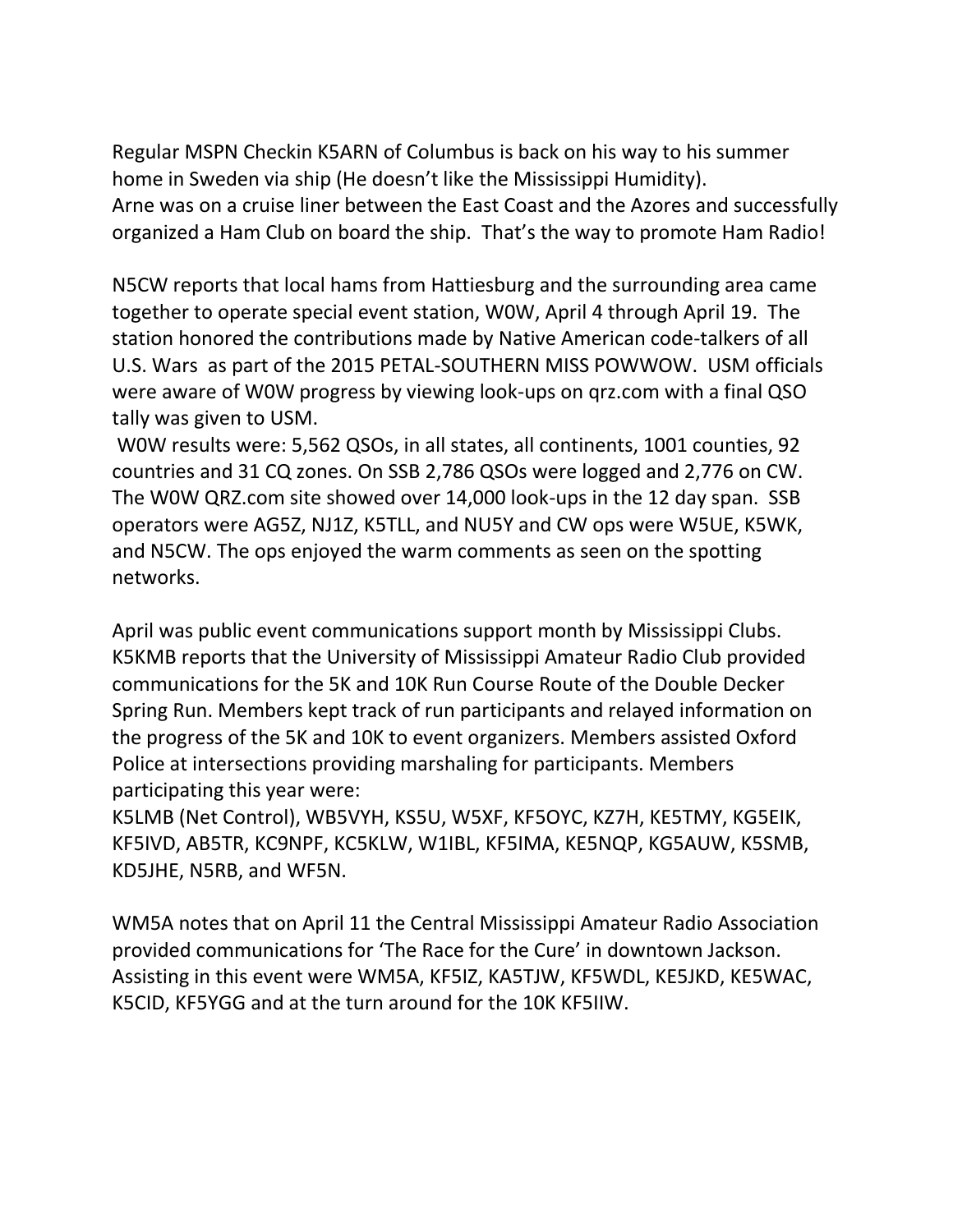KF5ZCI reports the on April 18 the Petal Amateur Wireless Society provided race communications for the Mad Hatter Dash 5K Run at the Petal High School Relay for Life. Race operators were KF5ZCI, KG5FXU, N5MZ, and NG5C.

On your long range planning calendar note that the annual Section Emergency Test (SET) will be held August 8 and will be coordinated by K1REZ, Assistant Section Emergency Coordinator.

In 1945 W1NJM organized the National Traffic System (NTS) to provide the nation with an emergency communications capability. Since the advent of cell phones and the internet, NTS interest seems to have seriously declined. Many people won't take traffic because the messages seem to have trivial value, or they don't know how to take or send messages. In spite of these excuses, if we did have a national emergency, it would be impossible to activate the NTS from scratch on a moment's notice. Therefore the NTS keeps functioning on a daily basis. Mississippi does not have consistent representation from our HF Nets to the next level up (Region 5). If you are willing to help as a liaison contact W5XX.

Welcome to the following new Hams in Mississippi in April: KG5GWB, Tanner – Oxford; KG5GXT, Raymond – Starkville; KG5GYN, Joe – Walls; KG5HAA, David – Oxford; KG5HAB, Norman – Oxford; KG5HAC, Jacob – Starkville; .KG5HAD, Christopher – Gulfport; KG5HAE, Robert – Philadelphia; KG5HAF, Justin – Philadelphia; KG5HAG, Christopher – Brandon; KG5HAH, Mark – Biloxi; KG5HAI, Royce – D'Iberville; KG5HAJ, Derek – Ellisville; KG5HAK, Robert – Coldwater; KG5HAL, Jac – Winona; KG5HAM, Phillip – Madison; KG5HAS, Francis – Clinton; KG5HCE, Andrew – Brandon; KG5HEL, Mason – Belmont; KG5HEM, Mark – Amory; KG5HER, Billie – Meadville; and KG5HFW, Charles – Senatobia. If any of these new Hams are in your area give them a call and see if they need any help getting on the air and invite them to your next local club meeting.

Also welcome to the following new ARRL Members in April: KG5AVJ, James – Southaven; KG5BRM, Nathan – Randolph; KE5EYI, Houston – Merigold; KE5FAY, Paul – Starkville; KG5FTX, Charles – Corinth; KG5FYT, Daniel – Pelahatchie; KG5GMI, Eugene – Byram; KG5HAA, David – Oxford; K5JNC, Eugene – Madison; W5MDX, Mark – Perkinston; W5OVN, Charles – Laurel; W5PSC, Patrick –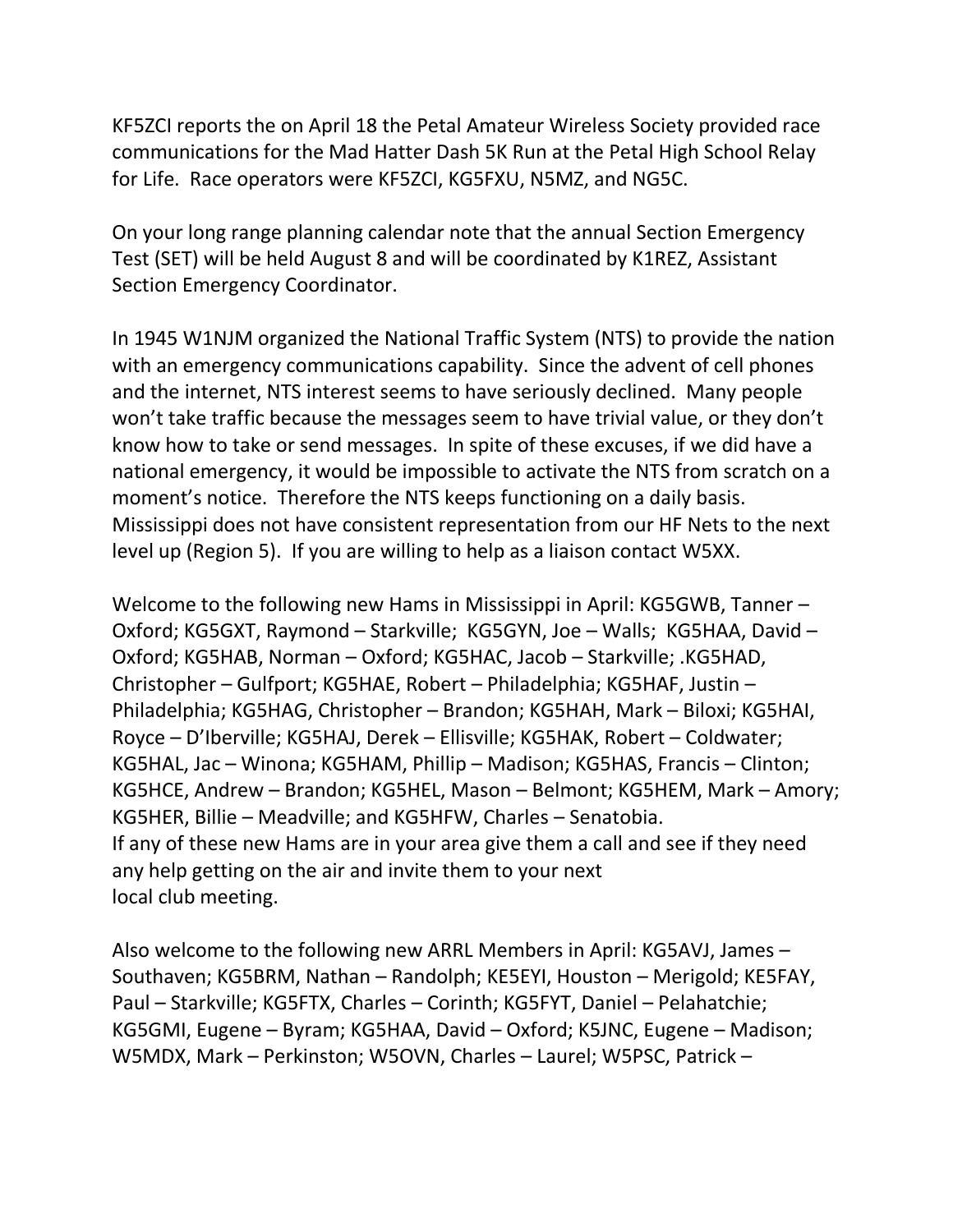Ridgeland; KC5QYG, Jeffry – McLain; KL7SLM, Scott – Enterprise; KF5TAU, Reginald – Hattiesburg; and KK7Z, Robert – Greenwood. As of April 30 ARRL Membership in Mississippi was 1,138 down 2 from last month. Keep working! Thanks to all who promote ARRL Membership!

Congratulations to the following on their upgrades: KG5EIK, Joshua – Oxford; KG5GWW, Mitchell – Olive Branch; KF5HAJ, Russell – Olive Branch; KF5HNQ, Charles – Oxford; and KE5OEH, Roy – Moss Point.

ASEC/DEC/EC Monthly Reports for April 2015: K5JAW (Delta), K5MOZ (Jackson), N5MZ (Forrest), WX5N (Prentiss and Tishomingo), K1REZ (ASEC), WA5TEF (Lee), and KE5WJN (Pearl River)

Club Newsletter/Reports (Editor): Delta ARES (K5JAW) and Meridian ARC (W5MAV).

Regret to report the passing of KJ5YC of Toomsuba and KF5PHM of Batesville. Cam was a dispatcher for the Panola County Sheriff's Department and a firefighter in the Sardis Volunteer Fire Department.

HF Net Reports - sessions/QNI/QTC (Net Manager)

Magnolia Section Net 30/1054/12 (K5DSG) MS Baptist Hams Net 4/24/0 (WF5F) MSPN 30/2169/13 (K5NRK) MS P2P-Email Net 20/101/101 (K1REZ) MSNBEMS Net 22/276/276 (K1REZ) MS Slow Net 22/43/0 (W3TWD)

VHF Net Reports - sessions/QNI/QTC (Net Manager)

Booneville and Prentiss County Net 4/44/0 (WX5N) Capital Area Em Net 4/59/0 (K5XU) Chickasaw ARA Net 4/78/0 (N5PYQ) March 5/104/0 Delta ARES Simplex Net 4/33/0 (K5JAW) 1 Skywarn activation